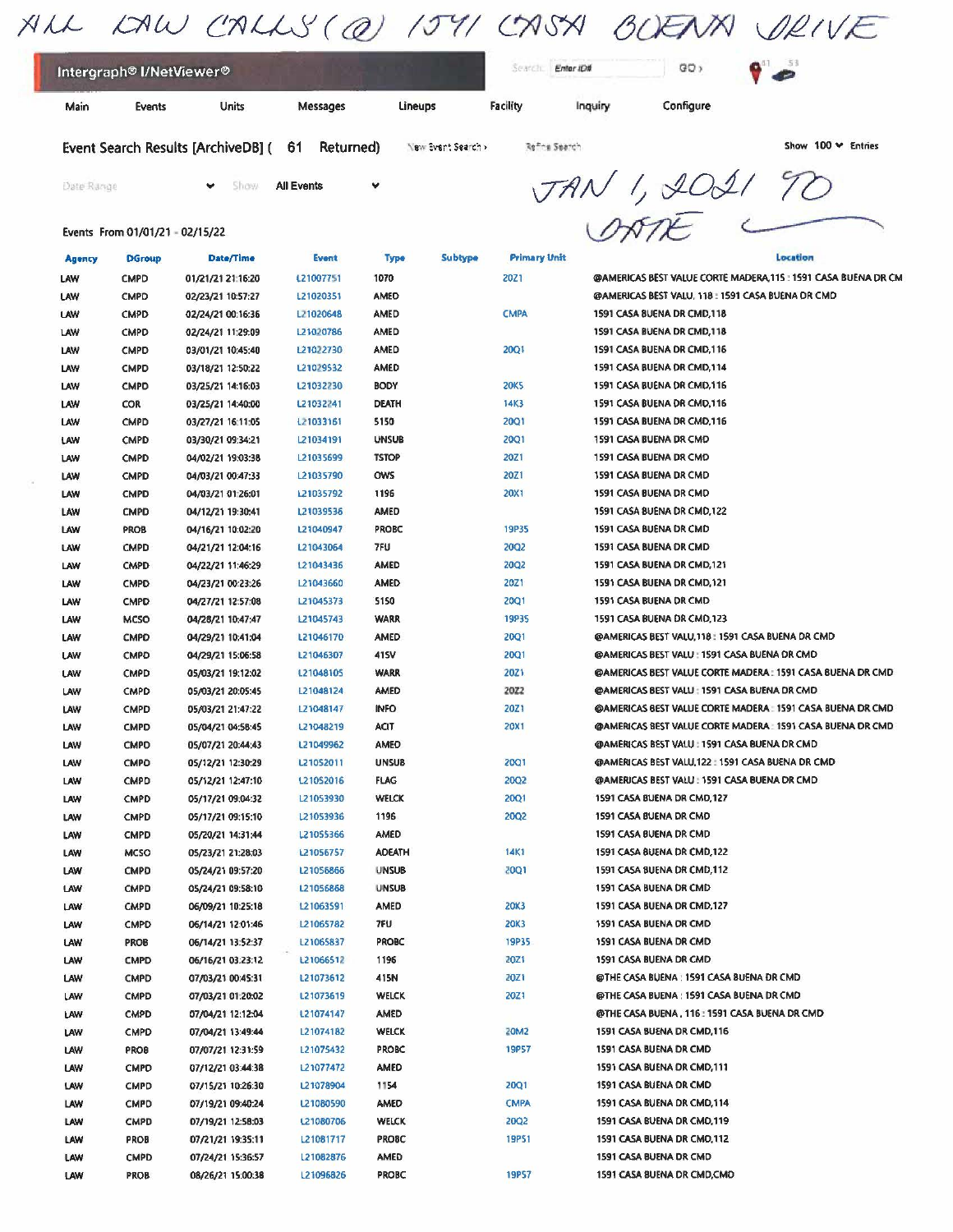| <b>Agency</b> | <b>DGroup</b> | Date/Time         | Event     | <b>Type</b>  | Subtype | <b>Primary Unit</b> | Location                                                     |
|---------------|---------------|-------------------|-----------|--------------|---------|---------------------|--------------------------------------------------------------|
| <b>LAW</b>    | <b>CMPD</b>   | 08/31/21 18:37:36 | L21099062 | <b>AMED</b>  |         | 20Z1                | 1591 CASA BUENA DR CMD.115                                   |
| <b>LAW</b>    | <b>CMPD</b>   | 09/11/21 21:49:40 | L21103841 | AMED         |         |                     | 1591 CASA BUENA DR CMD, 116                                  |
| LAW           | <b>CMPD</b>   | 09/16/21 13:18:04 | L21105808 | <b>PORT</b>  |         | 2002                | 1591 CASA BUENA DR CMD                                       |
| <b>LAW</b>    | <b>CMPD</b>   | 09/20/21 12:29:43 | L21107534 | <b>INFO</b>  |         | 20Q1                | @THE CASA BUENA: 1591 CASA BUENA DR CMD                      |
| LAW           | <b>PROB</b>   | 09/23/21 10:01:36 | 121108840 | <b>PROBC</b> |         | <b>19P57</b>        | 1591 CASA BUENA DR CMD                                       |
| LAW           | <b>CMPD</b>   | 09/24/21 10:32:01 | L21109278 | AMED         |         |                     | @THE CASA BUENA : @CASA BUENA APARTMENTS : 1591 CASA BUENA D |
| LAW           | <b>CMPD</b>   | 09/28/21 20:39:47 | L21111142 | AMED         |         | <b>CMPA</b>         | @THE CASA BUENA : 1591 CASA BUENA DR CMD 116                 |
| LAW           | <b>PROB</b>   | 10/13/21 11:54:57 | L21117217 | <b>PROBC</b> |         | <b>19P57</b>        | 1591 CASA BUENA DR CMD                                       |
| LAW           | <b>CMPD</b>   | 10/27/21 17:04:17 | L21123797 | <b>ACIT</b>  |         | 20Q1                | @THE CASA BUENA: 1591 CASA BUENA DR CMD                      |
| LAW           | <b>CMPD</b>   | 10/27/21 17:27:50 | L21123801 | <b>WELCK</b> |         | <b>20X1</b>         | 1591 CASA BUENA DR CMO.125                                   |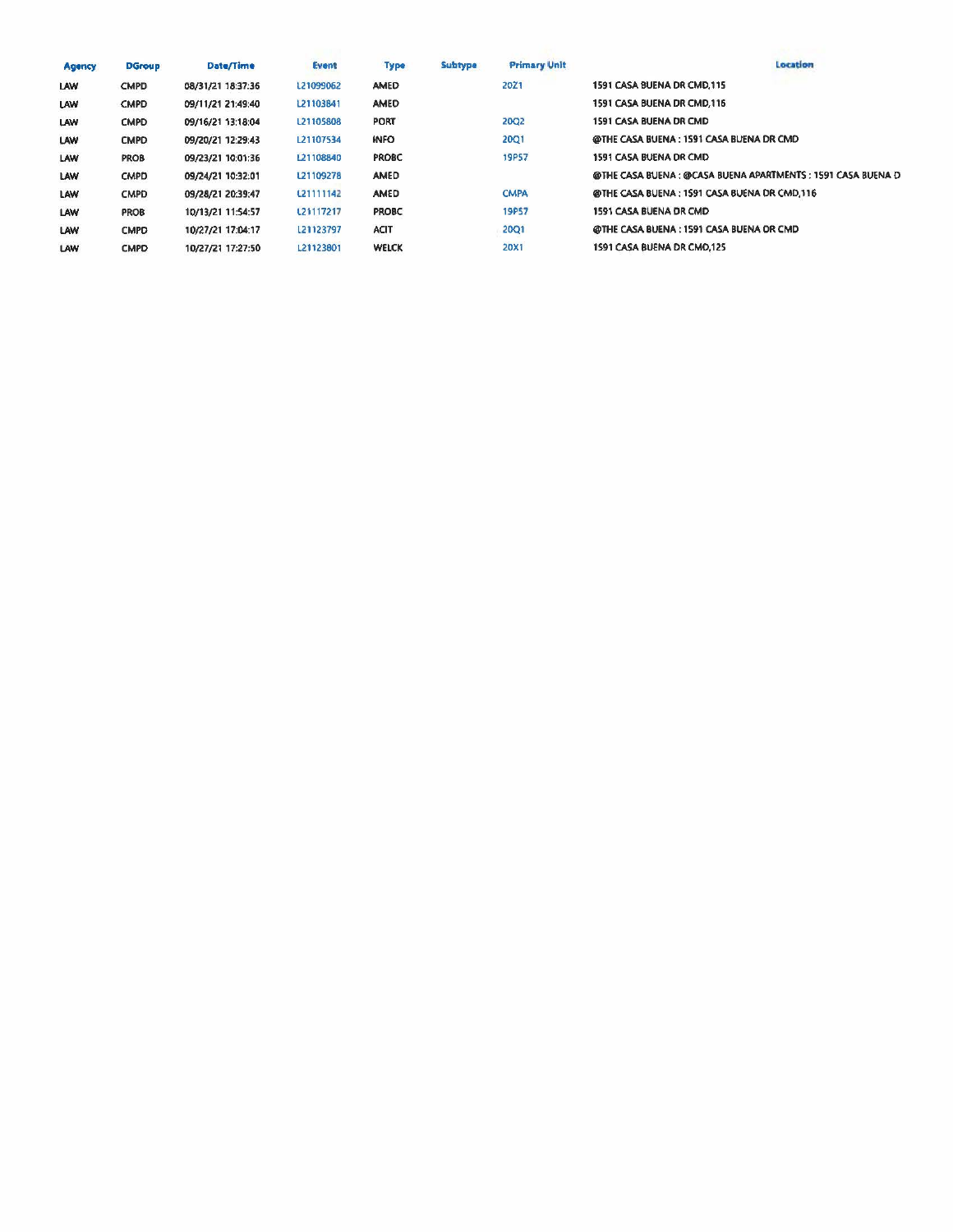# **MASTER LIST OF ALL EVENT TYPES**

Law, pages 1-3. Medical page 4. Humane and Government page 5. Fire page 6

**LAW** 



| <b>LAW</b>   |                                  |                  |                                   |
|--------------|----------------------------------|------------------|-----------------------------------|
| 1014         | Escort                           | <b>ANML</b>      | Animal Incident Or Violation      |
| 1016         | Pick Up                          | <b>AOTH</b>      | <b>Assist Other Agency</b>        |
| 1017         | <b>Extra Patrol</b>              | <b>APB</b>       | All Points Bulletin               |
| 1019         | Return To Station                | <b>ARSON</b>     | Arson                             |
| 1021         | Phone Message                    | <b>ASHOOTER</b>  | Active Shooter- Active Killer     |
|              |                                  |                  | Incident In Progress              |
| 1033A        | Alarm - Audible                  | <b>ATC</b>       | Attempt To Contact                |
| 1033P        | Alarm - Panic                    | <b>BAIT</b>      | <b>Bait Car Deployment</b>        |
| <b>1033S</b> | Alarm Silent                     | <b>BAR</b>       | Out On A Bar Check                |
| <b>1033T</b> | Alarm Telephonic                 | <b>BIKE</b>      | <b>Bicycle Stop</b>               |
| <b>1033U</b> | Alarm - Unknown /Telephonic      | <b>BOAT</b>      | On A Boat Stop                    |
| 1034         | Open Door/Window                 | <b>BODY</b>      | Dead Body                         |
| 1050         | Report - Unknown Nature          | <b>BOL</b>       | Be On The Lookout                 |
| 1056A        | Suicide Attempt                  | <b>BU</b>        | <b>Back Up Other Agency</b>       |
| 1056T        | <b>Suicidal Threats</b>          | <b>BUS</b>       | <b>Business Check</b>             |
| 1056W        | Suicidal W/Weapon                | C <sub>7</sub>   | Meal Break Code 7                 |
| 1057         | <b>Shots Fired/Shots Heard</b>   | C99              | 11-99 - Officer Request Cd3       |
|              |                                  |                  | Assistance                        |
| 1057R        | Shots Fired/Shots Heard - Report | <b>CD10</b>      | <b>Bomb Threat</b>                |
| 1062         | Meet The Citizen                 | CD <sub>5</sub>  | Stake Out                         |
| 1065A        | Missing Adult                    | <b>CELLCHECK</b> | Cell Check At PD's                |
| 1065F        | Found Child Or Adult             | <b>CHAB</b>      | Child Abuse                       |
| 1065J        | Missing Juvenile                 | <b>CHABR</b>     | Child Abuse - Report              |
| 1066         | <b>Suspicious Person</b>         | <b>CIV</b>       | Civil Problem Or Dispute          |
| 1066P        | Suspicious Letter Or Package     | <b>CIVR</b>      | Civil Problem Or Dispute - Report |
| 1066R        | Suspicious Person - Report       | <b>CODE777</b>   | Code 777                          |
| 1066W        | Suspicious Person W/Weapon       | <b>COMMLOG</b>   | Info For Comm                     |
| 1070         | Prowler                          | <b>CPA</b>       | Community Policing Activity       |
| 1070R        | Prowler - Report                 | <b>CUP</b>       | Out On A Coffee Break             |
| 10851        | Stolen Vehicle                   | <b>DEATH</b>     | <b>Coroners Case/Coroner Only</b> |
| 10851L       | Stolen Vehicle - Located         | <b>EMBUTTON</b>  | Unit Emergency Button Activation  |
| 10851R       | Stolen Vehicle-Report            | <b>ENCAMP</b>    | Homeless Encampment               |
| 10852        | Vehicle Tampering                | <b>EPO</b>       | <b>Emergency Protective Order</b> |
| 10852R       | Vehicle Tampering - Report       | <b>EVICT</b>     | Out On An Eviction                |
| 1126         | <b>Stalled Vehicle</b>           | <b>EXPAT</b>     | Extra Patrol Request              |
| 1148         | Transport                        | <b>FLAG</b>      | Flag Down                         |
| 1154         | <b>Suspicious Vehicle</b>        | <b>FOOT</b>      | Out On Foot Patrol                |
| 1179         | Accident - Ambulance Enroute     | <b>FOUND</b>     | Found Property                    |
| 1180         | Accident - Major Injury          | <b>FP</b>        | Foot Pursuit                      |

### **COMMUNICATIONS CALL TAKER TRAINING MANUAL**

MARIN COUNTY SHERIFF'S OFFICE 1600 LOS GAMOS DRIVE STE 200, SAN RAFAEL, CA 94903 Call Taking -Edited February 18, 2020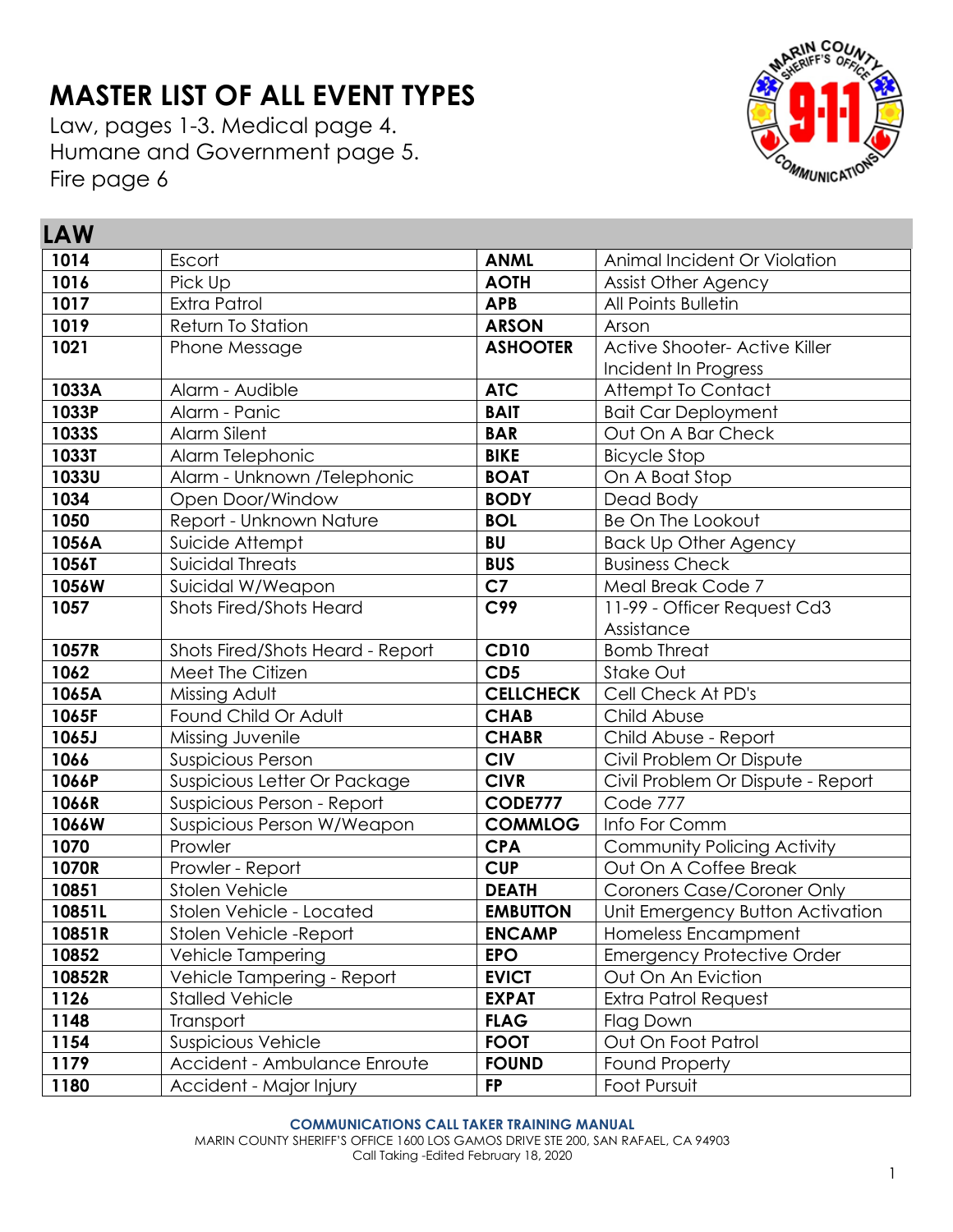| 1181        | Accident - Minor Injury                   | <b>FRAUD</b>      | Fraud                                    |
|-------------|-------------------------------------------|-------------------|------------------------------------------|
| 1182        | Accident - Non-Injury                     | <b>FRONT DESK</b> | ** Call From PD Front Desk**             |
| 1182P       | Accident - Priv Prop, Non-Injury          | <b>GUARD</b>      | <b>Prisoner Guard Duty</b>               |
| 1183        | Accident - Unknown If Injuries            | <b>HARAS</b>      | Harassment Incident Report               |
| 1184        | <b>Traffic Control</b>                    | <b>HIKER</b>      | Lost Hiker                               |
| 1196        | Out On Vehicle Investigation              | <b>HS</b>         | <b>Health &amp; Safety Violation</b>     |
| 148         | Resisting/Obstructing Arrest              | <b>IDENT</b>      | <b>Identity Theft</b>                    |
| 187         | Homicide/Murder                           | <b>INFO</b>       | Information                              |
| 20001       | Hit & Run - Felony                        | <b>JAIL</b>       | Jail Incident                            |
| 20002       | Hit & Run - Misdemeanor                   | K9                | K9 Request                               |
| 20002R      | Hit & Run - Misdemeanor - Report          | <b>LIDAR</b>      | Lidar Enforcement                        |
| 207         | Kidnapping                                | <b>LOST</b>       | Lost Property                            |
| 211         | Robbery                                   | <b>MARDEB</b>     | Marine Debris - Posting Or Removal<br>Of |
| 211A        | Armed Robbery In Progress                 | <b>MAST</b>       | Marine Assist                            |
| 211R        | Robbery - Report                          | <b>MCSO</b>       | MCSO Incident                            |
| 211SA       | Strong Arm Robbery In Progress            | <b>MS</b>         | Miscellaneous Code Viol                  |
| 215         | Carjacking                                | <b>MTNG</b>       | Out Meeting                              |
| 23103       | <b>Reckless Driving</b>                   | <b>MVSHO</b>      | <b>MVPD Social Host Ordinance</b>        |
| 23152       | Driving Under The Influence               | <b>OWS</b>        | Out With Subject                         |
| <b>240R</b> | Assault - Simple (No<br>Contact) - Report | <b>PAPERS</b>     | Paper Service/Civil Subpoenas            |
| 242         | Assault - Battery (Contact)               | <b>PARK</b>       | Parking Violation/Problem                |
| 242R        | Assault - Battery (Contact) - Report      | <b>PARKER</b>     | Out On A Parking Problem                 |
| 243         | Assault - Aggravated                      | PC                | Misc Penal Code Violation                |
| 243E1       | Domestic Battery-243E1 Pushing            | <b>PED</b>        | Out On A Pedestrian Stop                 |
|             | <b>Shoving Non Injury Domestic</b>        |                   |                                          |
| 243R        | Assault - Aggravated - Report             | <b>PORT</b>       | Out On Portable                          |
| 245         | Assault With Deadly Weapon                | <b>PPT</b>        | Private Property Tow                     |
| 245R        | <b>Assault With Deadly</b>                | <b>PROB</b>       | <b>Probation Search</b>                  |
|             | Weapon - Report                           |                   |                                          |
| 261         | Rape                                      | <b>PROBC</b>      | <b>Probation Contact</b>                 |
| 261R        | Rape - Report                             | <b>RADAR</b>      | Radar Enforcement                        |
| 273         | Domestic Violence (273.5)                 | <b>RECORD</b>     | <b>Tracking Records Work</b>             |
| 273R        | Domestic Violence (273.5) - Report        | <b>REPO</b>       | Repossessed Vehicle                      |
| 314         | Indecent Exposure                         | <b>SAR</b>        | Search & Rescue Request                  |
| 314R        | Indecent Exposure - Report                | <b>SEX</b>        | Sex Offense                              |
| 415F        | <b>Family Disturbance</b>                 | <b>SEXR</b>       | Sex Offense - Report                     |
| 415FW       | Fireworks                                 | <b>SHO</b>        | Social Host Ordinance                    |
| 415J        | Juvenile Disturbance                      | <b>SHOW</b>       | Show Of Colors Request                   |
| 415N        | Noise Disturbance                         | <b>SIGNOF</b>     | Citation Sign Off                        |
| 415P        | Physical Fight                            | <b>SIGNVER</b>    | Request To Verify Signage                |
| 415PA       | Party Complaint                           | <b>SOLIC</b>      | Solicitor                                |
| 415T        | <b>Threats Report</b>                     | <b>SPEC</b>       | <b>Special Operations</b>                |
| 415V        | Verbal Disturbance                        | <b>SRO</b>        | <b>School Resource Officer Event</b>     |
| 415W        | Disturbance/Weapons Involved              | <b>STALL</b>      | Out With A Stalled Vehicle               |
| 417         | Weapon Brandishing                        | <b>SUSCR</b>      | <b>Suspicious Circumstance</b>           |

### **COMMUNICATIONS CALL TAKER TRAINING MANUAL**

MARIN COUNTY SHERIFF'S OFFICE 1600 LOS GAMOS DRIVE STE 200, SAN RAFAEL, CA 94903 Call Taking -Edited February 18, 2020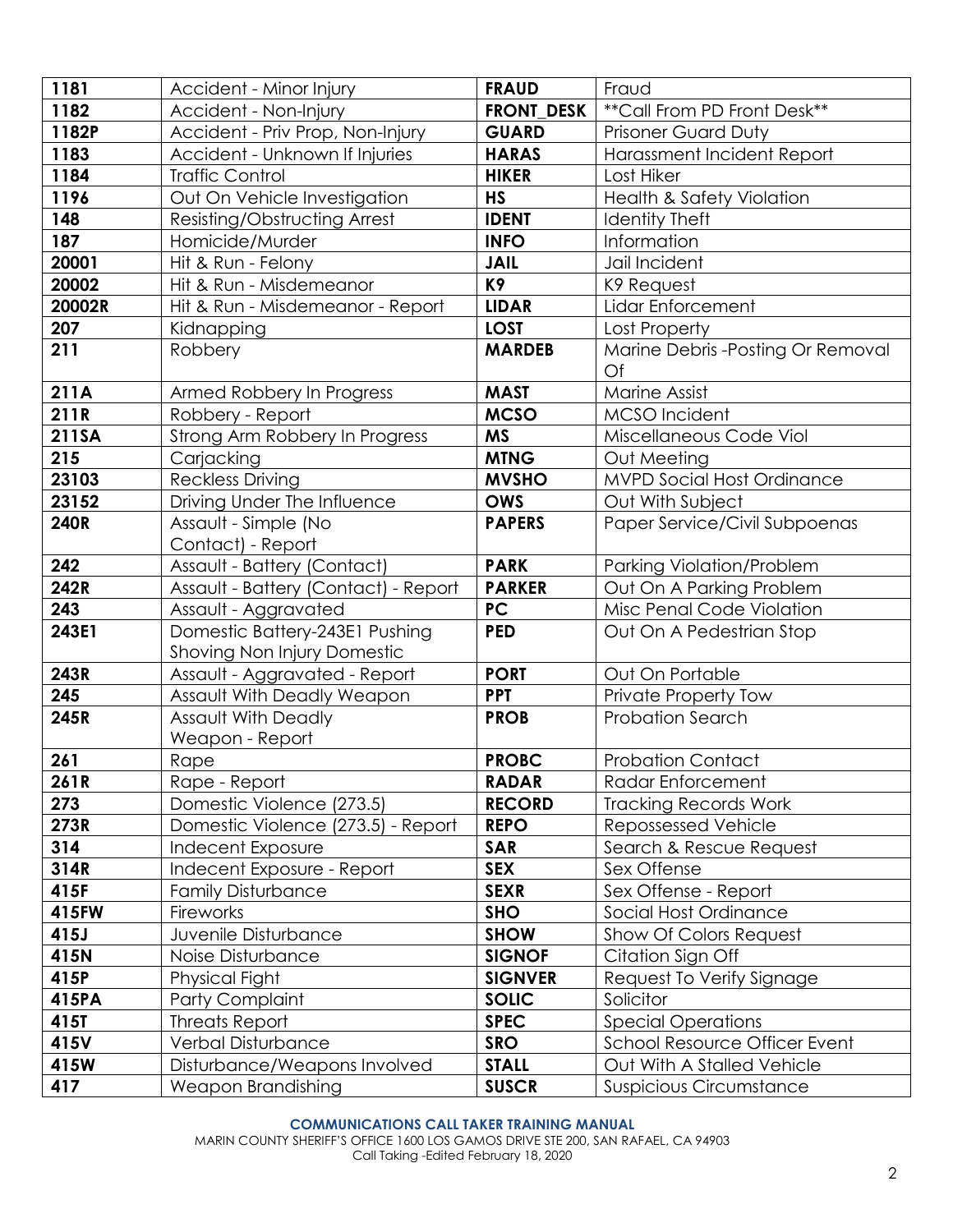| 417R          | Weapon Brandishing - Report      | <b>TFHAZ</b> | <b>Traffic Hazard</b>         |
|---------------|----------------------------------|--------------|-------------------------------|
| 459           | <b>Burglary</b>                  | <b>TOW</b>   | Miscellaneous Tow Request     |
| 459A          | Attempted Burglary Report        | <b>TOWHR</b> | <b>Tow Hearing</b>            |
| 459R          | <b>Burglary - Report</b>         | <b>TRNG</b>  | Training                      |
| 487           | <b>Grand Theft</b>               | <b>TRO</b>   | Temp Restraining Order Viol   |
| 487R          | Grand Theft - Report             | <b>TROR</b>  | <b>Temp Restraining Order</b> |
|               |                                  |              | Viol - Report                 |
| 488           | Petty Theft                      | <b>TSTOP</b> | <b>Traffic Stop</b>           |
| 488R          | Petty Theft - Report             | <b>UNSUB</b> | <b>Unwanted Subject</b>       |
| 490           | Shoplifting (490.5 Pc)           | <b>VABT</b>  | Vehicle Abatement             |
| 490R          | Shoplifting (490.5 Pc) - Report  | <b>VACCK</b> | <b>Vacation Check</b>         |
| 5150          | Danger To Self Or Others         | <b>VC</b>    | Vehicle Code Violation        |
| 5150W         | Walk Away From Mental Facility   | <b>VCHK</b>  | Vehicle Abatement Check       |
| 537           | Defrauding An Innkeeper          | <b>VHAB</b>  | <b>Vehicle Habitation</b>     |
| 537R          | Defrauding An Innkeeper - Report | <b>VMO</b>   | Vehicle Maintenance           |
| 594           | Vandalism                        | <b>VP</b>    | Vehicle Pursuit               |
| 594G          | Vandalism - Graffiti             | <b>VTOW</b>  | <b>Vehicle Tow</b>            |
| <b>594GR</b>  | Vandalism - Graffiti - Report    | <b>WARR</b>  | <b>Warrant Arrest</b>         |
| 594R          | Vandalism - Report               | WE911        | Wireless Duress Or No Duress  |
| 601W          | Runaway Juvenile Beyond Control  | <b>WELCK</b> | <b>Welfare Check</b>          |
| 601WR         | Runaway Juvenile Beyond          | <b>WINFO</b> | <b>Wireless No Duress</b>     |
|               | Control - Report                 |              |                               |
| 602           | Trespass                         | <b>WPN</b>   | <b>Weapon Violation</b>       |
| 602R          | Trespass - Report                | <b>WRNT</b>  | Out On A Warrant Attempt      |
| 647F          | <b>Public Drunkenness</b>        |              |                               |
| 653M          | <b>Harassing Phone Calls</b>     |              |                               |
| 7FU           | Out On Follow Up                 |              |                               |
| 911H          | 9-1-1 Hang Up                    |              |                               |
| <b>ACHP</b>   | <b>Assist CHP</b>                |              |                               |
| <b>ACIT</b>   | <b>Assist Citizen</b>            |              |                               |
| <b>ADEATH</b> | Allied Agency Death (MCSO)       |              |                               |
| <b>ADV</b>    | Advice To Citizen                |              |                               |
| <b>AFIRE</b>  | Assist Fire Agency               |              |                               |
| <b>ALAW</b>   | Assist Law Agency (NOTCHP)       |              |                               |
| <b>ALPR</b>   | Automated License Plate Reader   |              |                               |
| <b>AMED</b>   | <b>Assist Medical Agency</b>     |              |                               |
|               |                                  |              |                               |
|               |                                  |              |                               |
|               |                                  |              |                               |
|               |                                  |              |                               |
|               |                                  |              |                               |
|               |                                  |              |                               |
|               |                                  |              |                               |
|               |                                  |              |                               |
|               |                                  |              |                               |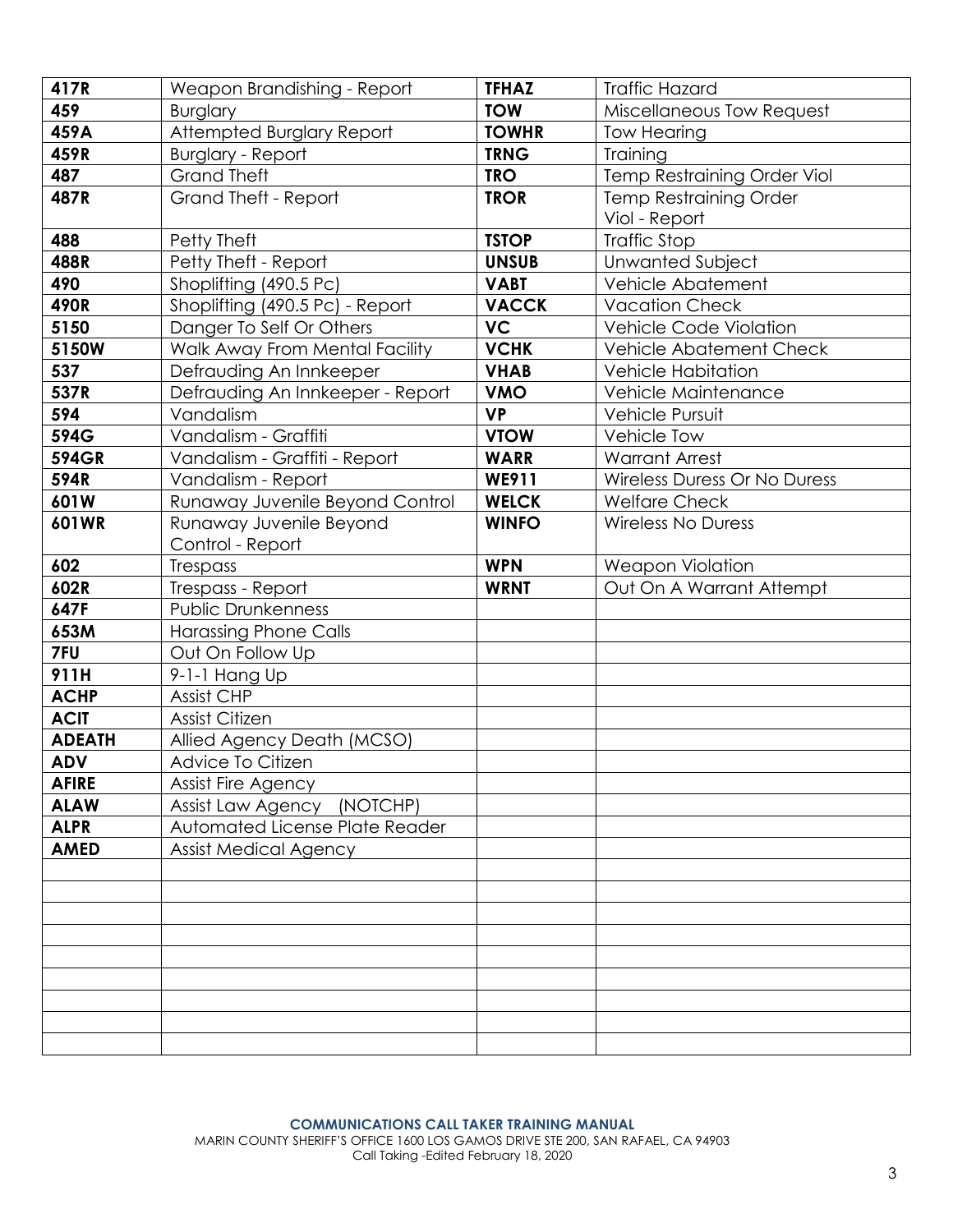|                | U U I LINI WILITI, HUINFITL, DI II, I FINNUUD |                   |                                       |
|----------------|-----------------------------------------------|-------------------|---------------------------------------|
| 1016A          | Pick Up Animal                                | <b>GOVMISC</b>    | Misc Gov Catchall                     |
| 1091           | Animal Call - No Further Info                 | <b>HBC</b>        | Hit By Car Animal                     |
| 1091A          | <b>Vicious Animal</b>                         | <b>HEALTHOFFI</b> | <b>Request For Health Officer</b>     |
|                |                                               | <b>CER</b>        | Notification                          |
| 1091C          | Injured Animal                                | <b>HIKER</b>      | Lost Hiker                            |
| 1091D          | Dead Animal                                   | <b>MISC</b>       | Miscellaneous Humane Call             |
| 1091E          | <b>Bite Animal</b>                            | <b>PORTOSD</b>    | Out On Portable - Used For            |
|                |                                               |                   | <b>PARKSOSD Units</b>                 |
| 1091F          | Sick Animal                                   | <b>PROT</b>       | <b>Animal For Protective Custody</b>  |
| 1091J          | Owned Animal                                  | <b>PUMP</b>       | Pump Station Alarm                    |
| 1091L          | Loose Livestock                               | <b>RADIO</b>      | Radio Problem                         |
| 1091T          | <b>Trapped Animal</b>                         | <b>RAL</b>        | Animal Running At Large               |
| <b>CCC</b>     | <b>Check Care And Conditions</b>              | <b>ROCK</b>       | Rock Slide                            |
| <b>CODEVIO</b> | Out On A Code Violation                       | <b>SANIT</b>      | Any Sanitary District Call            |
| <b>CONF</b>    | <b>Confined Animal</b>                        | <b>SIGN</b>       | Sign Down                             |
| <b>CULV</b>    | Plugged Culvert                               | <b>SIGNAL</b>     | Signals Out                           |
| <b>DUMPED</b>  | <b>Property Dumped</b>                        | <b>SPILL</b>      | Spills That Need Minimal Notification |
|                |                                               |                   | (Usually Coming From State            |
|                |                                               |                   | OES/Fax)                              |
| <b>ENVIRO</b>  | <b>Environmental Health Officer</b>           | <b>STOP</b>       | Stop Sign Down                        |
|                | Request                                       |                   |                                       |
| <b>ERODE</b>   | Road Eroding                                  | <b>TECH</b>       | <b>Tech Call Or Notification</b>      |
| <b>FLOOD</b>   | Road Flooded                                  | <b>TREEPW</b>     | <b>Tree Down For Public Works</b>     |

## **GOVERNMENT, HUMANE, DPW, PARKOSD**

### **FIRE/MEDICAL**

| , ,,\⊑ <i>, ,</i> ,,⊾p, ,⊌, \⊑ |                                                      |              |                                       |
|--------------------------------|------------------------------------------------------|--------------|---------------------------------------|
| 1033C                          | Commercial Fire Alarm Or<br>Apartment/Condo/Townhome | 4B1          | Assault/Rape                          |
|                                | Alarm                                                |              |                                       |
| 1033F                          | Residential Fire Alarm (Single Family                | 4D1          | Assault/Rape                          |
|                                | Dwelling)                                            |              |                                       |
| 10D1                           | <b>Chest Pain</b>                                    | 5B1          | <b>Back Pain</b>                      |
| 11A1                           | Choking                                              | 5D1          | <b>Back Pain</b>                      |
| 11D1                           | Choking                                              | 6D1          | <b>Breathing Problems</b>             |
| 12B1                           | Convulsions/Seizures                                 | <b>7A1</b>   | <b>Burns</b>                          |
| 12D1                           | Convulsions/Seizures                                 | <b>7B1</b>   | <b>Burns</b>                          |
| 13B1                           | Diabetic Problem                                     | <b>7D1</b>   | <b>Burns</b>                          |
| 13D1                           | Diabetic Problem                                     | <b>8B1</b>   | Carbon Monoxide/Inhalation Haz        |
| 14D1                           | Drowning                                             | 8D1          | Carbon Monoxide/Inhalation Haz        |
| 15D1                           | Electrocution                                        | <b>9A1</b>   | <b>Confirm Death - Cardiac Arrest</b> |
| 16B1                           | Eye Problems                                         | <b>9D1</b>   | Cardiac/Respiratory Arrest            |
| 16D1                           | Eye Problems                                         | <b>APPL</b>  | Appliance Fire Residential / No       |
|                                |                                                      |              | Hazard (Use Sf If Hazard)             |
| 17A1                           | Falls                                                | <b>APPLC</b> | Appliance Fire Commercial Or Apt      |
|                                |                                                      |              | / Condo / Townhouse                   |
| 17B1                           | Falls                                                | <b>ARC</b>   | Line Or Pole Down / Arcing Wires      |

### **COMMUNICATIONS CALL TAKER TRAINING MANUAL**

MARIN COUNTY SHERIFF'S OFFICE 1600 LOS GAMOS DRIVE STE 200, SAN RAFAEL, CA 94903 Call Taking -Edited February 18, 2020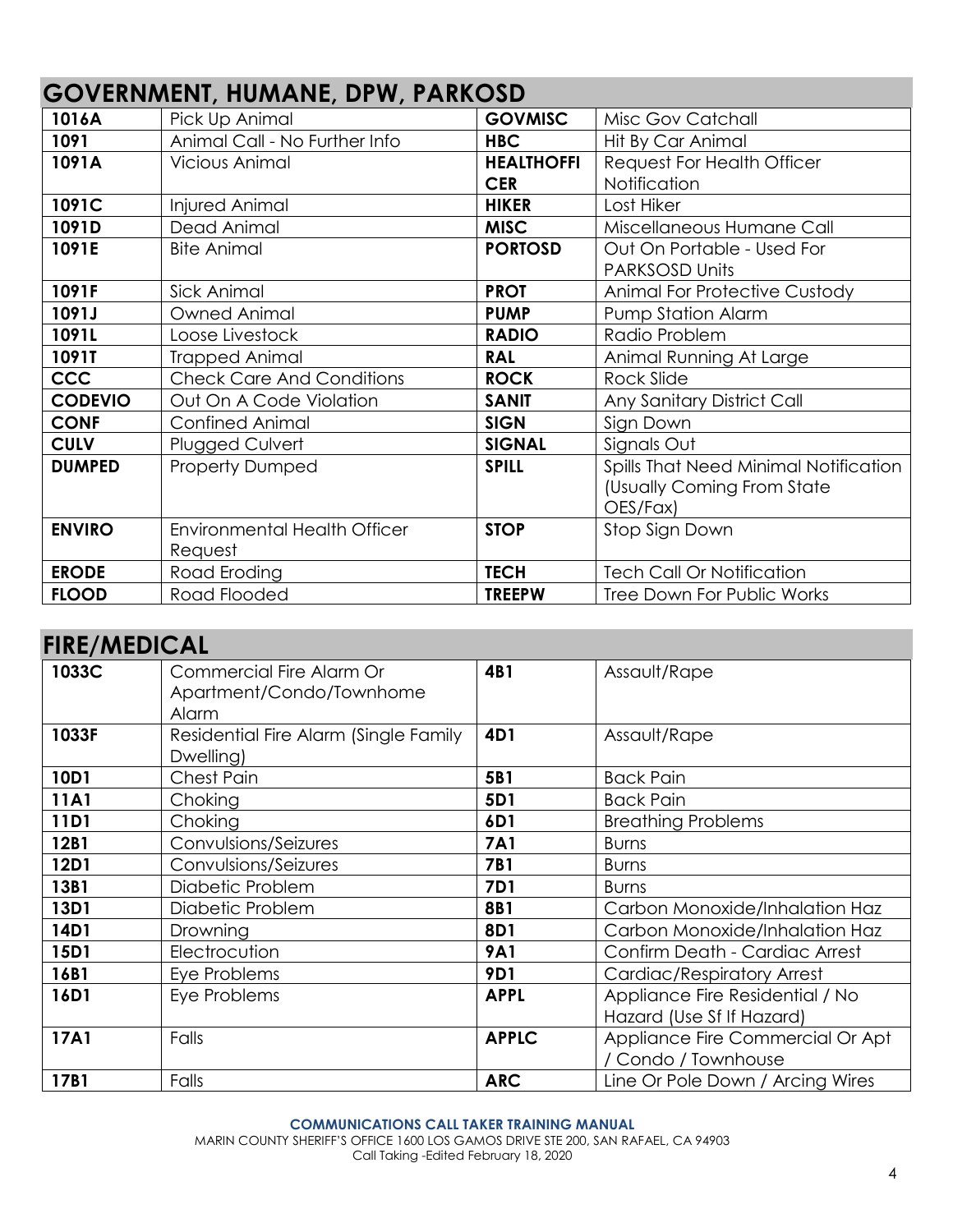| 17D1        | Falls                                    | <b>BF</b>         | <b>Boat Fire</b>                           |
|-------------|------------------------------------------|-------------------|--------------------------------------------|
| 18B1        | Headache                                 | <b>CBURN</b>      | Controlled Burn                            |
| 18D1        | Headache                                 | <b>CRITICAL</b>   | Crit Incident Poss Armed Susp,             |
|             |                                          |                   | Terrorist - Poss Multi Pts                 |
| 19D1        | <b>Heart Problem</b>                     | <b>DIVERT</b>     | Hospital Er On Diversion                   |
| 1B1         | Abdominal Pain                           | <b>DRILL</b>      | Drill                                      |
| 1D1         | Abdominal Pain                           | <b>DUMP</b>       | Dumpster Fire - Away From Any              |
|             |                                          |                   | <b>Buildings (Use Sf If Near Building)</b> |
| 20B1        | Heat/Cold Exposure                       | EF                | Extinguished Fire                          |
| 20D1        | Heat/Cold Exposure                       | <b>ELEC</b>       | <b>Electrical Check Out</b>                |
| 21A1        | Hemorrhage/Bleeding                      | <b>FAIRMED</b>    | Medical At The Fair                        |
| 21B1        | Hemorrhage/Bleeding                      | <b>FDDIVE</b>     | FD Dive Team Call Out                      |
| 21D1        | Hemorrhage/Bleeding                      | <b>FDINFO</b>     | Information Call For The Fire              |
|             |                                          |                   | Department                                 |
| 22D1        | Inaccessible Inc/Entrapment              | <b>FDINV</b>      | Fire Investigation Team Call Out           |
| 23B1        | Overdose/Poisoning/Ingestion             | <b>FDTEST</b>     | Alarm/Sprinkler Test Information           |
| 23D1        | Overdose/Poisoning/Ingestion             | <b>FUEL</b>       | Fuel Spill (No Hazmat)                     |
| 24B1        | Pregnancy/Birth/Miscarriage              | <b>HAZMAT</b>     | Hazardous Materials Incident               |
| 24D1        | Pregnancy/Birth/Miscarriage              | <b>IBURN</b>      | <b>Illegal Burn</b>                        |
| 25B1        | Psychiatric/Behavioral Problem           | <b>LAWFIRE</b>    | Law Enforcement Request Fire               |
| 25D1        | Psychiatric/Behavioral Problem           | <b>LAWMED</b>     | Law Enforcement Request Medical            |
| 26A1        | <b>Sick Person</b>                       | <b>MED</b>        | <b>Medical Call - In Process</b>           |
| 26B1        | <b>Sick Person</b>                       | <b>MF</b>         | Miscellaneous Small Fire - No Threat       |
| 26D1        | <b>Sick Person</b>                       | <b>MUTUAL</b>     | Out Of County Mutual Aid                   |
| 27B1        | Stabbing/Gunshot Wound                   | <b>NATGAS</b>     | Natural Gas Leak                           |
| 27D1        | Stabbing/Gunshot Wound                   | <b>ODOR</b>       | Odor Investigation                         |
| 28D1        | Stroke/CVA                               | OOC               | Out Of County Resources                    |
| <b>29A1</b> | Traffic/Motor Vehicle Accident           | <b>PDASST</b>     | Assist Police Department / Sheriff's       |
|             |                                          |                   | Office                                     |
| 29B1        | Vehicle Accident                         | <b>PRIVATE</b>    | Private Med Transport                      |
| 29D1        | Traffic/Motor Vehicle Accident           | <b>PUBLIC</b>     | Public Assist                              |
| 29E1        | <b>Extrication Traffic/Motor Vehicle</b> | <b>ROPE</b>       | <b>Technical Rope Rescue</b>               |
|             | Accident                                 |                   |                                            |
| 29F1        | Vehicle Accident Vehicle On Fire         | <b>SF</b>         | <b>Structure Fire</b>                      |
| 29P1        | Vehicle Vs Ped                           | <b>SMOKE</b>      | <b>Smoke Check Outside Small</b><br>Amount |
| 2B1         | Allergic Reaction                        | <b>SMOKEB</b>     | Smoke In Building                          |
| <b>2D1</b>  | <b>Allergic Reaction</b>                 | <b>STRUCOLLAP</b> | <b>Structure Collapse</b>                  |
|             |                                          | <b>SE</b>         |                                            |
| 30B1        | Traumatic Injury                         | <b>TRAINPED</b>   | Train Vs Ped - Strike                      |
| 30D1        | Traumatic Injuries - Specific            | <b>TREEFD</b>     | Tree Down - Fire Department                |
|             |                                          |                   | <b>Response Needed</b>                     |
| 31D1        | Unconscious/Aloc                         | <b>VEG</b>        | Vegetation Fire                            |
| 32A1        | <b>Unknown Problem</b>                   | <b>VEG_FIRE_L</b> | Vegetation Fire Low                        |
|             |                                          | <b>OW</b>         |                                            |
| 32B1        | Unknown Prob/Person Down/Alarm           | <b>VF</b>         | Vehicle Fire                               |
| 32D1        | Unknown Prob/Person Down/Alarm           | <b>VFB</b>        | Vehicle Fire Near A Building               |